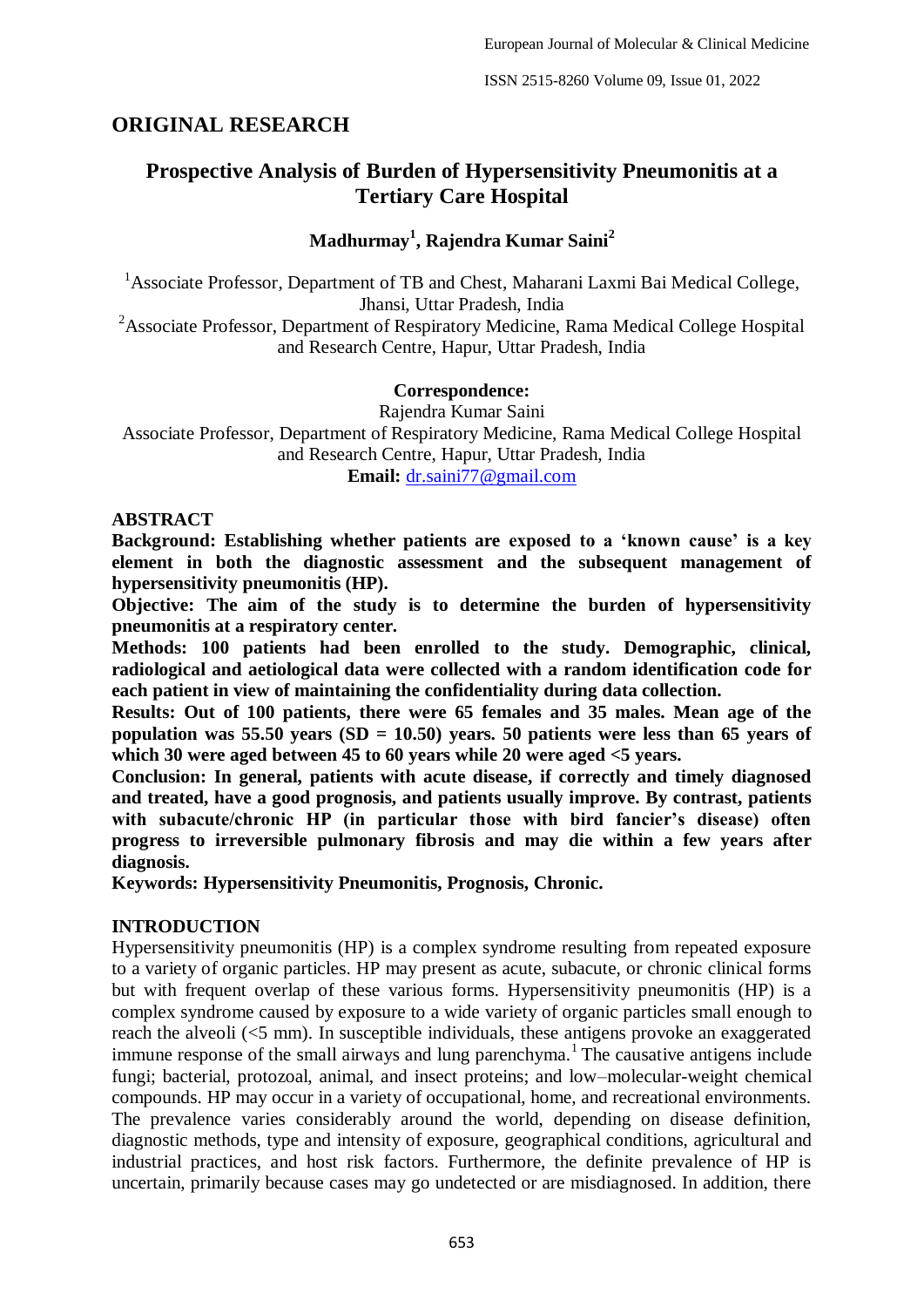is no consistent, standardized epidemiological approach for assessing the various forms of HP. High attack rates may be found among exposed individuals during sporadic outbreaks and in occupational settings. Studies on incidence are scanty. In a large, general-population– based study, the incidence of HP was approximately 1 per 100,000 in the UK population.<sup>2</sup> The disease is uncommon in children, and a recent report in Denmark showed an incidence of 2 per year and a prevalence of 4 per 1,000,000 children.<sup>3</sup>

HP is seen worldwide, and the most commonly implicated antigens are thermophilic actinomycete species, fungi, and bird proteins. Thermophilic actinomycete (i.e., Saccharopolyspora rectivirgula) and a variety of fungi (i.e., Aspergillus species and Penicillium species) are implicated in HP in a variety of occupations, such as farming, but also may be responsible for the disease acquired in home environments.<sup>4</sup>

Even though the diagnosis may be straightforward given the right clinical and radiological evidence, the management would be challenging at times in the absence of overt evidence for underlying aetiology. $5$ 

The aim of the study is to determine the burden of hypersensitivity pneumonitis at a respiratory center.

### **METHODS**

The present study included participants with clinical radiological and pathological, characteristics consistent with the diagnosis of hypersensitivity pneumonitis. 100 patients had been included in the study. Demographic, clinical, radiological and aetiological data were collected with a random identification code for each patient in view of maintaining the confidentiality during data collection.

Data was analysed by a separate person who didn't involve with the data collection using SPSS (26 version). Population characteristics studied were described using descriptive statistics such as mean, median and standard deviation and frequency.

### **RESULTS**

Out of 100 patients, there were 65 females and 35 males. Mean age of the population was 55.50 years ( $SD = 10.50$ ) years. 50 patients were less than 65 years of which 30 were aged between 45 to 60 years while 20 were aged <5 years. Shortness of breath 65%) and Cough (57%) were the most common symptoms on presentation.

Mean duration of symptoms was 6 months  $(SD = 2.4$  months). 40 patients had severe restrictive (FVC less than 50% of predicted) lung disease by presentation, while another 35 had moderate restriction (FVC of 50% to 80% of predicted). Moderate to Severe fibrosis were evident in almost 70% patients while only 30% having mild or no fibrosis. (Table 1,2,3)

|  | Table 1: Distribution of patients according to age |
|--|----------------------------------------------------|
|  |                                                    |

| Age group    | N   |
|--------------|-----|
| <40          | 20  |
| 45-60        | 30  |
| >60          | 50  |
| <b>Total</b> | 100 |

| Table 2: The distribution of patients according to the degree of restrictive lung disease |  |  |
|-------------------------------------------------------------------------------------------|--|--|
|                                                                                           |  |  |

| <b>Mild restriction</b>     | 25% |
|-----------------------------|-----|
| <b>Moderate restriction</b> | 35% |
| <b>Severe restriction</b>   | 40% |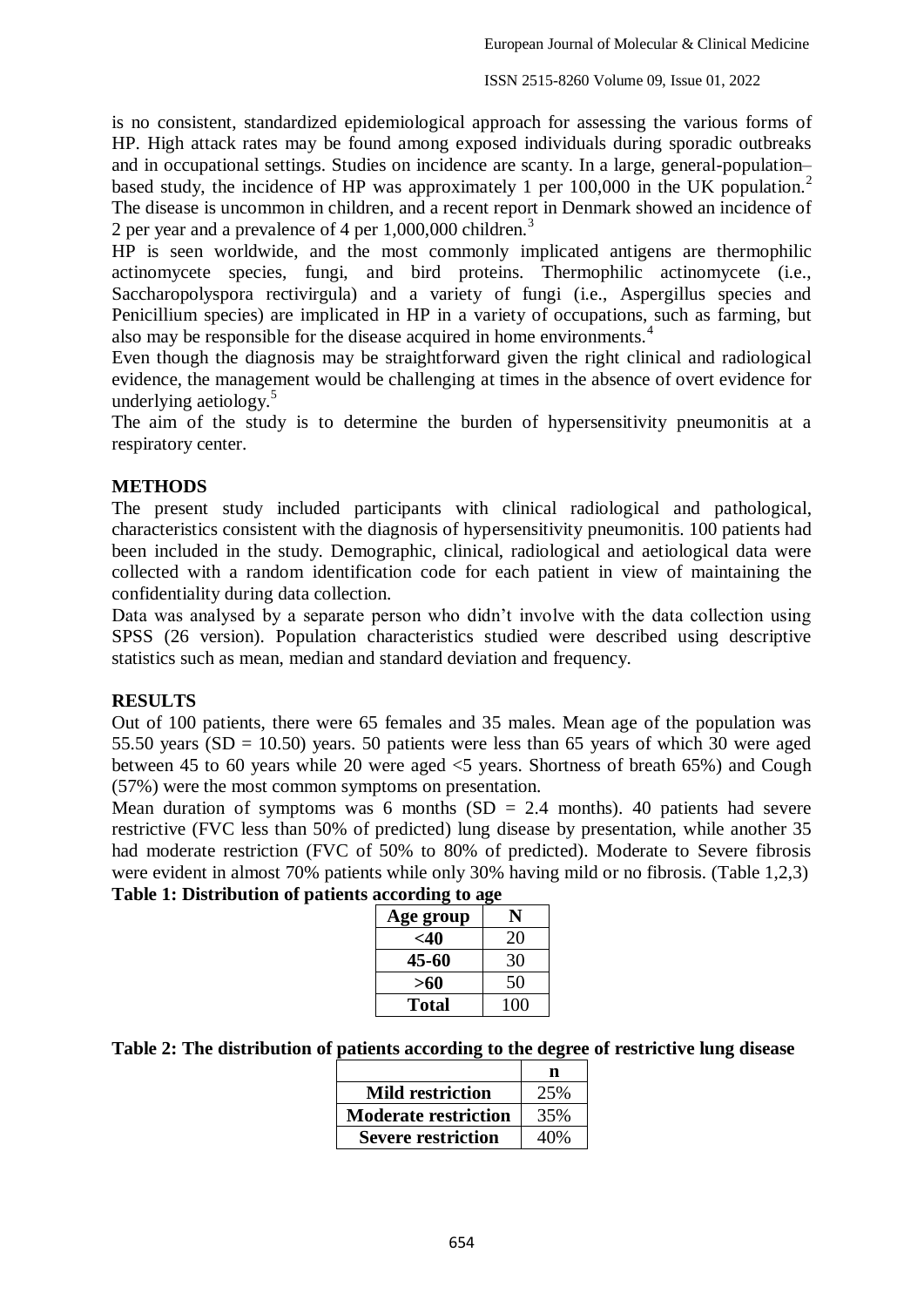**Table 3: Distribution of patients in relation to the degree of pulmonary fibrosis in HRCT scan**

| Mild or no fibrosis                      | 30% |
|------------------------------------------|-----|
| <b>Moderate or severe fibrosis</b>   70% |     |

### **DISCUSSION**

Hypersensitivity pneumonitis (HP) is a common form of interstitial lung disease (ILD), with widely varying causes and clinical outcomes.<sup>6</sup> Differentiating HP from other forms of fibrotic ILD is a common diagnostic dilemma for multidisciplinary teams  $(MDTs)$ ,<sup>7</sup> resulting in a low level of diagnostic agreement internationally.<sup>8</sup>

There had been a substantial patient delay in seeking medical help for their condition in the studied population.

Most of the affected were having moderate to severe disease by presentation both clinically and radiologically. This could have been partly accounted by the substantial delay in their presentation to the medical service. Previous studies have shown that repeated exposure to the offending agent long term leads to progressive decline in lung function.<sup>9</sup>

Although consensus agreement was not reached, 54% of participants agreed that they commonly attribute HP to be an 'idiopathic disease'. It is not possible from the survey results to determine whether this term is used to reflect the difficulties clinicians encounter in identifying the cause, or a true belief that HP can occur spontaneously (ie, without there being a cause to identify). Notably, 43% of participants recognised that BAL lymphocytosis in HP can persist following cessation of exposure, and in some cases, it may therefore be impossible to identify the cause, if it is no longer present in the work or home environment. Causation in HP is likely to vary between countries due to a wide range of factors, including differences in geography, climate, housing and industry. In terms of identifying possible causes, GB HP survey participants reported that they more commonly attribute the disease to domestic exposures in the home or garden, than occupational exposures in the workplace. For domestic HP, the most commonly suspected exposures are to birds, bird droppings or feathers. This is in keeping with the majority of studies from other countries, where avian exposure has been the most commonly identified cause, accounting for 17%–66% of all cases.10,11,12

### **CONCLUSION**

In conclusion, the GB HP survey has demonstrated national variation in the utilisation of invasive diagnostic tests in HP, but consensus opinion for some of the key aspects of practice relating to establishing causation. Prevalence in females and people of working age, Delayed presentation, established fibrosis and advanced disease on presentation could have potentially influenced the outcome of hypersensitive pneumonitis in the studied population. Public awareness regarding the disease is essential in terms of minimizing its burden on the community.

### **REFERENCES**

- 1. Selman M, Buendía- Roldán I, Navarro C, Gaxiola M. Hypersensitivity pneumonitis. In Pulmonary Hypertension and Interstitial Lung Disease 2017 (pp. 145-164). Springer, Cham.
- 2. Solaymani-Dodaran M, West J, Smith C, Hubbard R. Extrinsic allergic alveolitis: incidence and mortality in the general population. Journal of the Association of Physicians. 2007 Apr 1;100(4):233-7.
- 3. Buchvald F, Petersen BL, Damgaard K, Deterding R, Langston C, Fan LL, Deutsch GH, Dishop MK, Kristensen LA, Nielsen KG. Frequency, treatment, and functional outcome